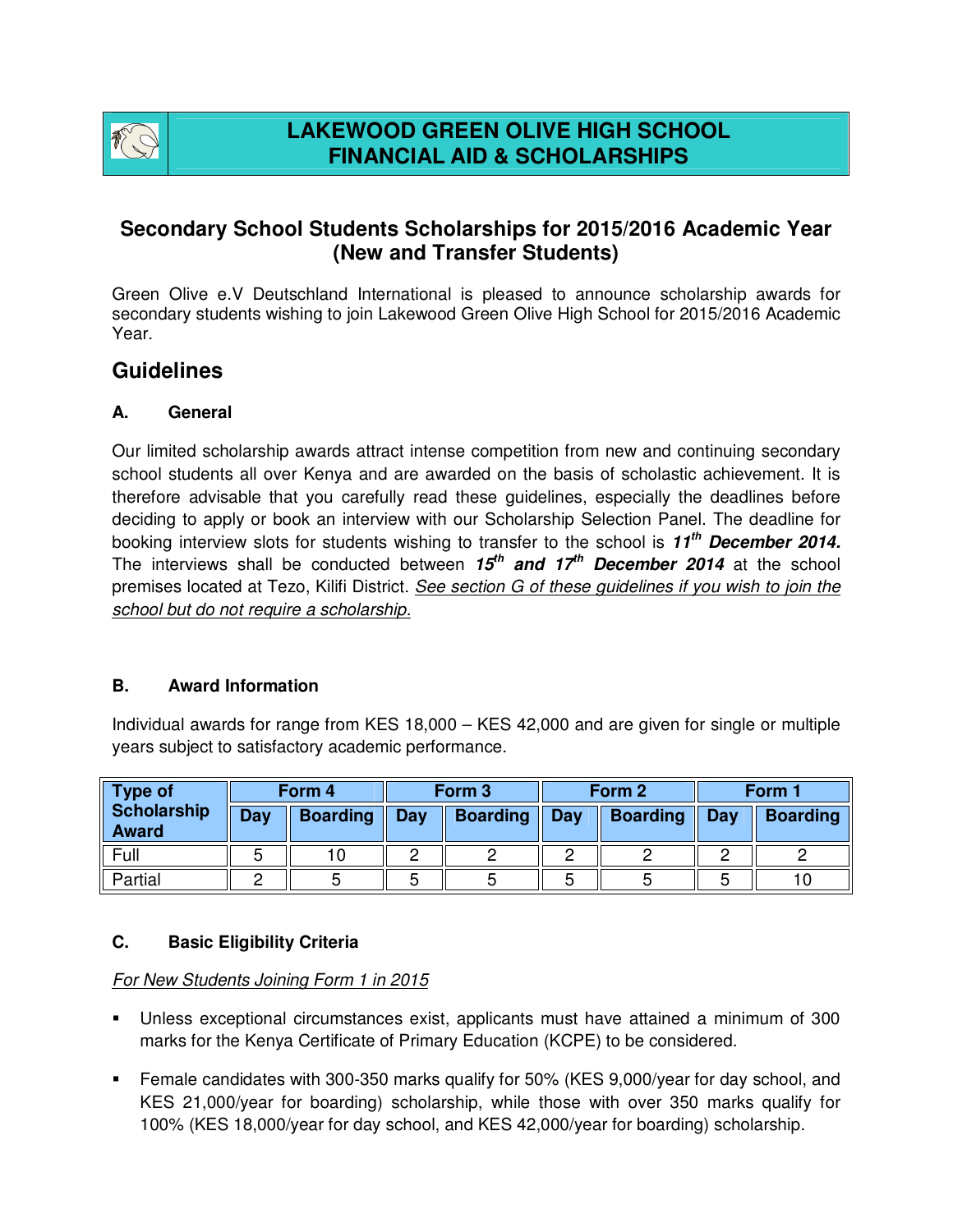Male candidates with 300-390 marks qualify for 50% (KES 9,000/year for day school, and KES 21,000/year for boarding) scholarship, while those with over 390 marks qualify for 100% (KES 18,000/year for day school, and KES 42,000/year for boarding) scholarship.

## For Transfer Students Continuing Form 2, 3, 4 in 2015

- Unless exceptional circumstances exist, applicants must have attained a minimum mean score of "B-" to be considered.
- Female students with a mean score between "B-" and "B Plain" qualify for 50% (KES 9,000/year for day school, and KES 21,000/year for boarding) scholarship, while those with above "B Plain" mean score qualify for 100% (KES 19,700/year for day school, and KES 43,700/year) scholarship.
- Male students with a mean score between "B-" and "B+" qualify for 50% KES 9,000/year for day school, and KES 21,000/year for boarding) scholarship, while those with above "B+" mean score qualify for 100% (KES 18,000/year for day school, and KES 42,000/year for boarding) scholarship.

## **D. How to Apply**

# For New Students Joining Form 1 in 2015

New Form 1 applicants who meet the basic eligibility criteria are automatically considered for scholarships by downloading and completing the Admission Form from our website. The completed form should be submitted to the School Principal **within two weeks of KCPE 2014 Results announcement** in the following ways:

- (i) Scanning the completed form and emailing to  $I_{\text{WQ}}$  mail.com, or alternatively
- (ii) Posting the completed form to: The School Principal Lakewood Green Olive High School P.O. Box 1727, Kilifi.

#### For Transfer Students Continuing Form 2, 3, 4 in 2015

All continuing students wishing to join the school in year 2015 must book an interview with our Scholarship Selection Panel. The interviews shall be conducted between **15th and 17th December 2014** at the school premises located at Tezo, Kilifi District. To book your interview slot, please call the School Administrator on telephone number 0715321992 before **11th December 2014**.

Please note that due to the limited number of scholarships available, qualifying applications will be processed on first come first served basis.